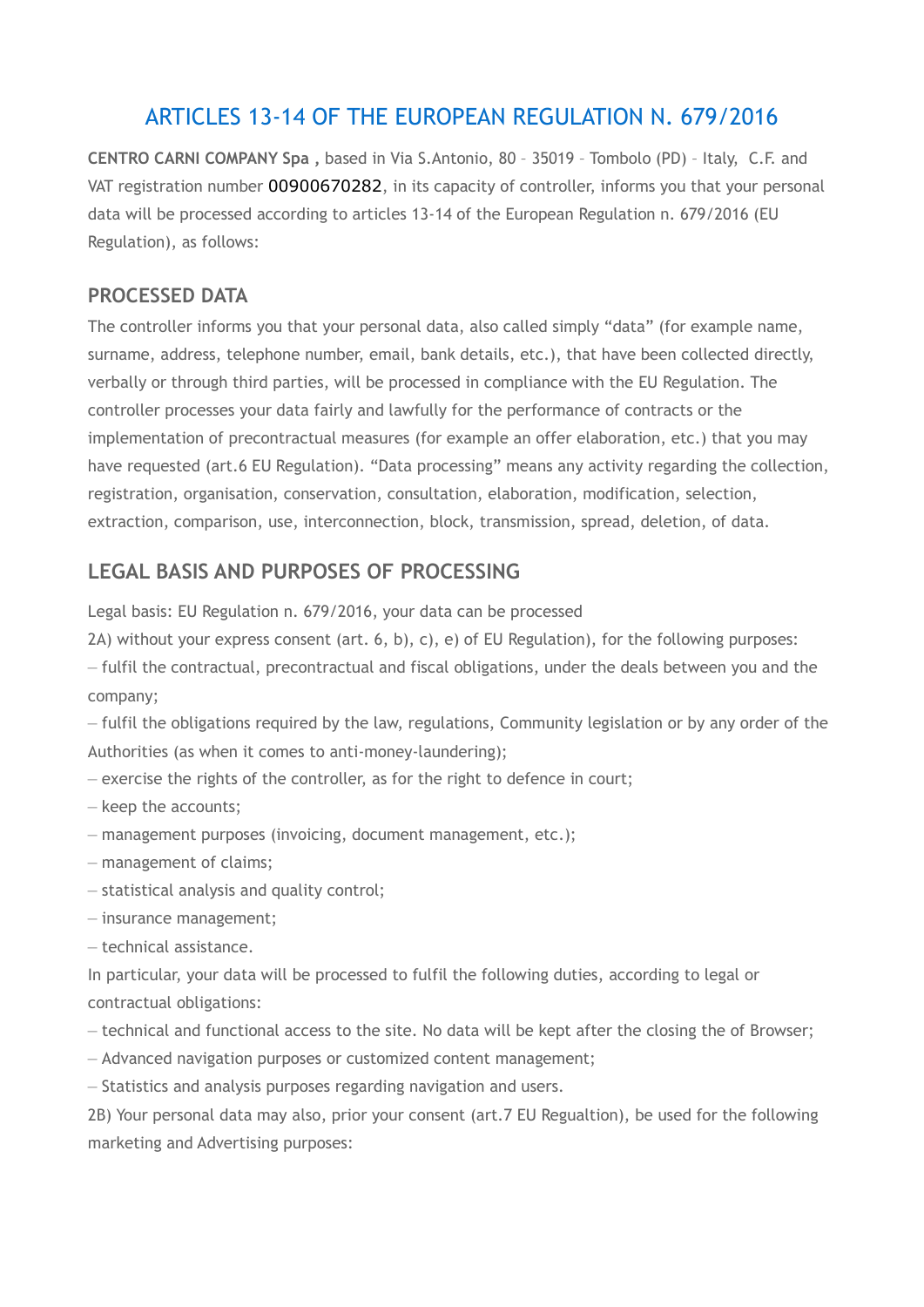– sending advertisement or informative email, sms or mail about products or services offered by the controller and/or about the collection of data regarding the level of Customer's satisfaction on the service provision.

– sending commercial communication and advertisement email, mail, sms or voice calls by third parties (for example, business partners).

### **MEANS OF PROCESSING**

The processing of your personal data is carried by following the procedures stated in art.4 n.2) of the EU Regulation, regarding: the collection, registration, organisation, structure, storage, adaptation or modification, extraction, consultation, use, communication, spread or any other method of sharing, comparison or interconnection, limitation, deletion, block of data.

Your personal data are processed both manually and electronically/automatically (in any case in a way suitable to grant the safety and privacy of your personal data).

### **CONSERVATION OF DATA AND OTHER INFORMATION**

The Controller will process personal data for the time necessary to achieve the purposes mentioned above, and in any case, data won't be processed beyond the legal bounds. The Personal data used for marketing and commercial purposes, will be kept respecting the principle of proportionality and until the achievement of the processing purposes or until the customer's consent withdrawal. In particular, the data Controller will process data at the latest within 3 years from when they are collected. The Personal data you provide, will be processed [lawfully,](http://context.reverso.net/traduzione/inglese-italiano/lawfully%2C) fairly and transparently, to guarantee your privacy and the respect of your rights.

#### **DATA ACCESS**

Your data can only be accessed to pursue the purposes mentioned above at 2.A) 2.B) by: – partners, employees and people associated to the controller, both in Italy and abroad, in their capacity as people in charge of and/or responsible for the data processing or the system administration;

– third parties or other subjects who perform outsourcing operations on behalf of the Controller, in their capacity of external responsible of the processing (as for example law firms, lawyers, data elaboration societies, certified institutions, forensic accountants/tax advisor, and in general all the authorities in charge of verify and control the correct implementation of the above-mentioned commitments, credit institutions, consultants, insurance companies, financial offices, local authorities, consultants and societies interested in the safety at the workplace. They can, in their turn forward the data or allow their access to their partners, users and other successors in titles, for market research purposes. Furthermore, the processed and collected data can be forwarded, both in Italy and abroad, to subcontractors, suppliers, transport operators, customs agents and couriers). For the sake of brevity, he full list of all the professional figures is available at your disposal in our headquarter.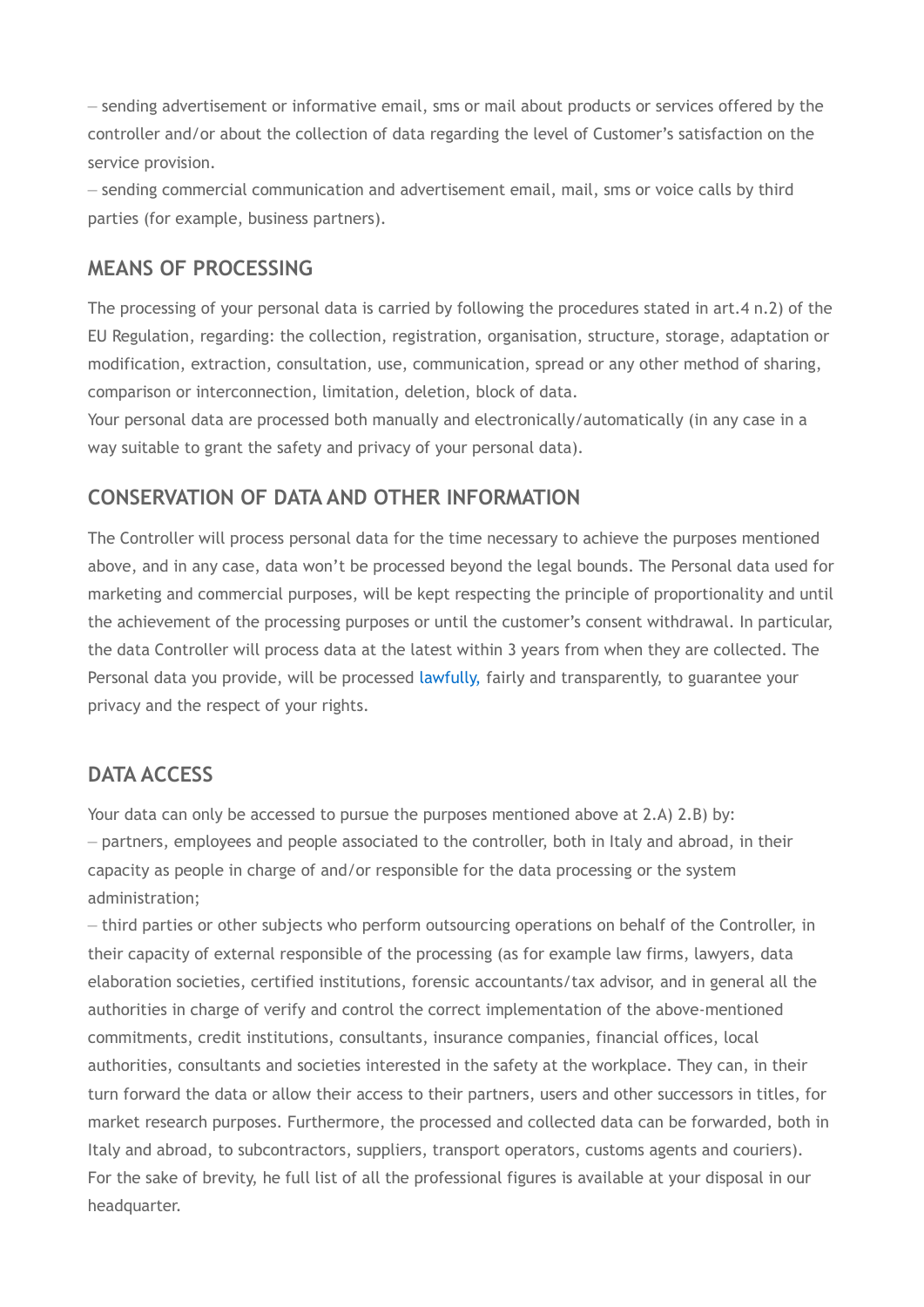## **COMMUNICATION OF DATA**

Without the necessity of an expressed consent, (art. 6, b)-c) of the EU regulation), the controller can, for the purposes mentioned in point 2.A), forward your data to supervisory bodies, legal authorities, insurance companies, as well as to those, to who the sharing of data is legally mandatory, for the completion of the above-mentioned purposes.

Those subjects will process your data in quality of independent controllers.

During, and after browsing, your data may be forwarded to third parties, and specifically to: – Google: Advertising Service, Advertising Coverage, Analytics / Measurement, Content Customization, Optimization;

– Google AdWords: Advertising Service, Advertising Coverage, Analytics / Measurement, Content Customization, Optimization;

– Google Analytics: Advertising Coverage, Analytics / Measurement, Optimization.

Your personal data won't be disclosed in any way

#### **DATA TRANSFER**

Personal data are kept on devices located in the Controller headquarters or at providers within the European Union. Anyway, when necessary the Controller can move the data even in extra-EU countries, in accordance with legal requirements, after the contract terms approval and standard verifications provided for by the European Commission.

The controller has implemented adequate technical and organisational measures to grant an appropriate security level with due regard for what is stated in art. 32 of the EU Regulation, both for the data stored in its devices and for data that may be collected by providers.

Navigation: your navigation data might be transferred, with regard to the abovementioned purposes, in the following states: -EU countries, -The United States.

Cookie management: if you have any doubt about Cookies and their use, you can always block them by modifying your browser privacy settings.

Since every browser, or different versions of the same browser, differ from each other, you will find detailed information on the necessary procedure in your browser guide.

## **DATA PROVISION AND CONSEQUENCES FOR THE REFUSAL TO ANSWER**

The provision of data for the purposes in 2.A) is mandatory. Without those data, we couldn't grant you the services stated in 2.A).

The provision of data for the purposes in 2.B) is optional. You can therefore decide, whether to provide your data or not, or to block the access to your data at a later stage. In this case, you won't receive newsletter, commercial communications and advertisement from the Controller anymore. Anyway, you will still have access to the services mentioned in 1.A).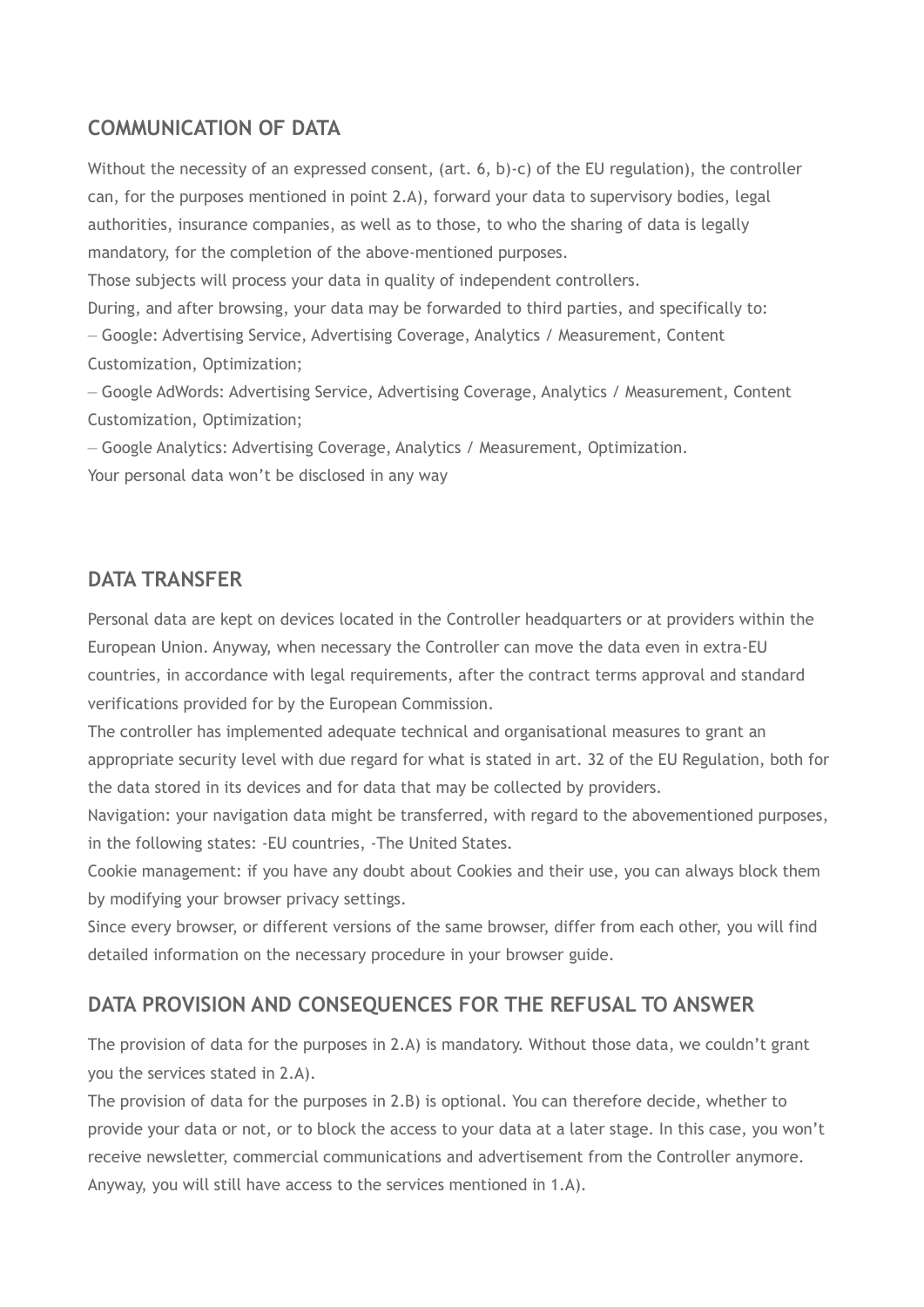## **RIGHTS OF THE DATA SUBJECT**

In your role of data subject, you have the right under art.15 of the EU Regulation below, namely:

1. You have the right to request information about the personal data the Controller holds on you at any time, particularly about:

a) the purposes of the data processing;

b) the categories of personal data registered:

c) the subjects to which your personal data will be forwarded, especially if the addressee is in thirdcounties or international organisations;

d) when possible, the period of time in which your personal data will be kept or, if not possible, the criteria used to determine that period;

e) the existence of the right to request rectification of your personal data if the information is incorrect, including the right to have your personal data erased. You also have the right to object to the processing of your personal data or to limit it;

f) the right to file a complaint to any authority [\(Personal Data Protection Authority\)](http://context.reverso.net/traduzione/inglese-italiano/Personal+Data+Protection+Authority);

g) all the information about the source of data, if they have not been provided by the user himself:

h) the existence of an automatic decision-making system, including profiling under art. 22,

paragraphs 1-4 of the EU Regulation and, at least in those situations, significant information about the logistic methods, as well as the importance and the consequences of the processing for the user. 2.if your personal data should be sent to a third country or an international organisation, you have the right to be informed about the existence of adequate warranties under art.46 of the EU Regulation concerning the transfer.

3.On your request, the Controller will provide you with a copy of your personal data processed. In case you asked additional copies, the controller might charge you with a reasonable fee based on administrative costs. If you make your request by electronic means, unless otherwise specified, you will receive the information in electronic form.

4. the right to obtain a copy under paragraph 3, don't have to [adversely affect the rights](http://context.reverso.net/traduzione/inglese-italiano/adversely+affect+the+rights) or freedoms of others.

Besides, where applicable, you can benefit from the rights under art. From 16 to 21 of the EU Regulation, and you have:

– the right to correct your personal data;

– the right to erase your personal data;

– the right to restrict the data processing;

– the right of data portability;

– the right of opposition;

– the right to complain with the Competition authority.

In addition, you have the right to withdraw at any time your consent, without any prejudice to the lawfulness of processing based on the consent you gave before the withdrawal.